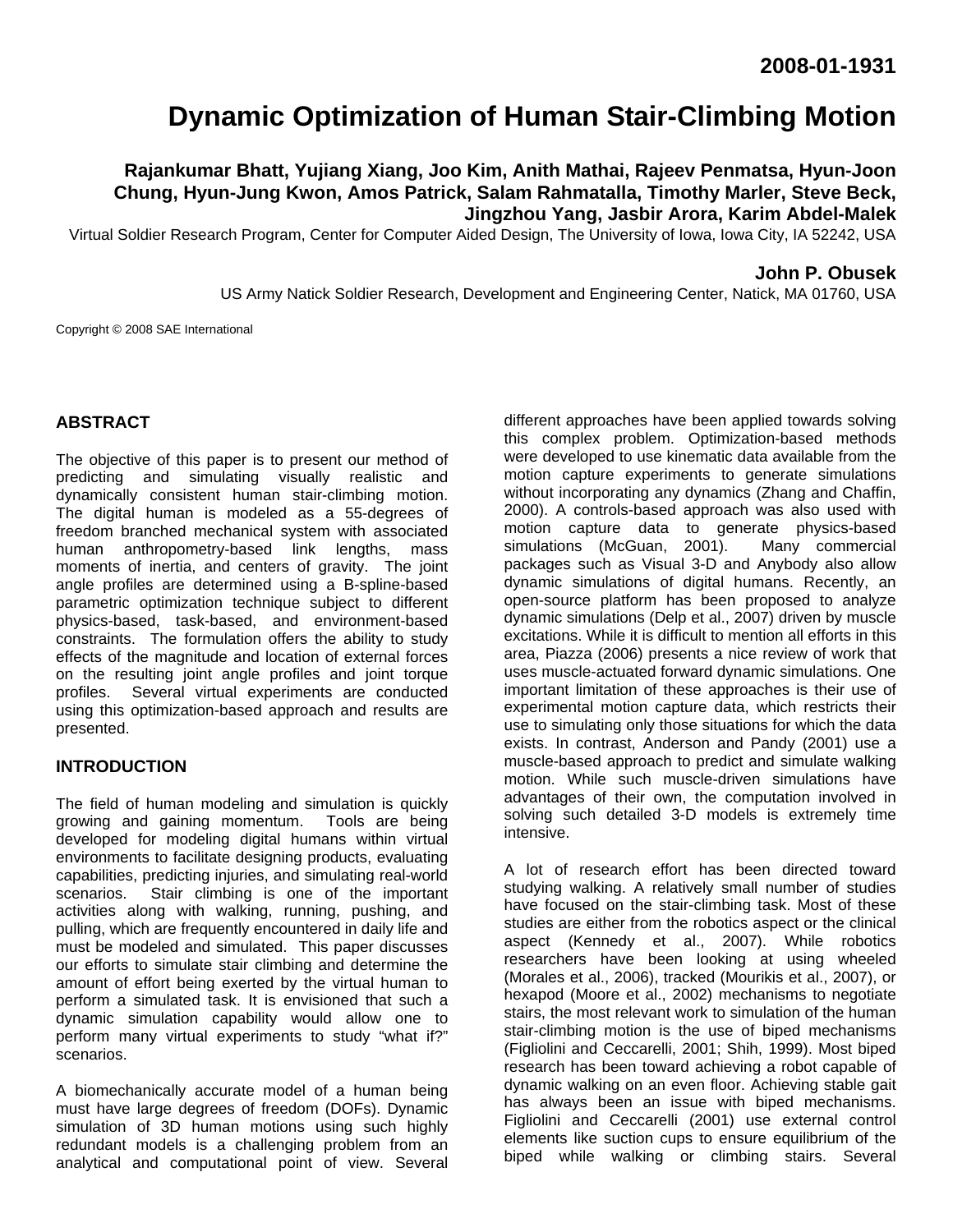implementations of biped robots satisfy Zero-Moment-Point (ZMP) (Vukobratovic, 1973; Sardain and Bessonnet, 2004) criterion to achieve dynamic equilibrium. In this work, we ensure that the ZMP lies within the Foot Support Region (FSR) to ensure the stability of the digital human. On the clinical side, several studies on stair climbing focus on determination of normal gait parameters to assist in the recovery decisions of patients (Costigan et al., 2002; Hamel et al., 2005; Nadeau et al., 2003). Most of these studies are performed using one particular design of stairs. Some studies have also been performed to determine the effect of different staircase inclinations on the gait parameters (Riener et al., 2002). However, not much has been reported on prediction and dynamic simulation of the stair-climbing motion for a full-body digital human model.

We use predictive dynamics (Kim et al., 2005; Kim et al., 2006), a constrained optimization-based approach, with dynamic effort as performance measure subject to different task-based, physics-based and environmentbased constraints, to predict and simulate digital human stair-climbing motion. This approach to predicting and simulating physics-based motions has been validated (Xiang et al., 2007). It allows us to apply different loads (wearing a backpack, holding a box in the hands, etc.) and analyze their effects, not only visually in simulation, but also analytically in terms of changed joint torque profiles. Predictive dynamics does not require the motion capture experimental data corresponding to the full simulation cycle to generate the resulting motions. One more advantage of this approach is that it avoids solving the typical differential algebraic equations, thus allowing usage of highly redundant and anatomically correct jointbased full-body human models. In addition to predicting natural human stair-climbing motion, predictive dynamics also outputs the effort (joint torque profiles) required to complete a task. A detailed muscle model of different joints of interest can also be created. These joint torque profiles can be used to determine muscle forces and fatigue effects. Some task-specific and environment-based constraints have been added to the existing formulation. Mass and inertia properties of individual body segments have also been modified based on values obtained from the Generator of Body Data (GEBOD) program (Cheng et al., 1996). Physical limits have been placed on the maximum value of joint angles and torques to avoid predicting unrealistic motions.

# **DIGITAL HUMAN MODEL**

The kinematic representation of the digital human, modeled as a three-dimensional 55-DOFs branched rigid link mechanical structure (including 6 global DOFs), is based on the Denavit and Hartenberg (DH) parameterization (Denavit and Hartenberg, 1955). The DH parameterization is a matrix transformation method to systematically describe the translational and rotational relationship between adjacent reference frames in an articulated chain. Multiple DOFs are collocated to

adhere to the DH notation, which requires a single DOF between two consecutive links. Hence, for any joint in the human body that has more than one DOF, one or more virtual links with zero length are inserted between two consecutive joints. For instance, one virtual link is inserted between the two joints in the ankle, and two virtual links are inserted between the three collocated joints in the spine, as shown in Figure 1. The mass and inertia properties of each body segment are based on a 50<sup>th</sup> percentile male obtained from the GEBOD program with a body weight of about 770 N and a height of about 1.7 meters.



Figure 1 Rigid link mechanical structure of digital human with collocated multiple joints. The local reference frames are attached to all the DOFs of the model based on DH parameterization.

Kinematically, the digital human is a branched structure with seven branches. The first branch contains the six global DOFs (three translational and three rotational) that reference the location of the hip point on the digital human with respect to an inertial reference frame. The other six branches correspond to the right leg, left leg, spine, right hand, left hand, and head.

#### RECURSIVE KINEMATICS AND DYNAMICS

An accurate and efficient calculation of equations of motion is extremely important to generate physically consistent simulations of a digital human. We use computationally efficient recursive Lagrangian dynamics method to develop the equations of motion for the digital human.

The kinematics analysis in the recursive form leads to a simpler form for the transformation matrix **A***i*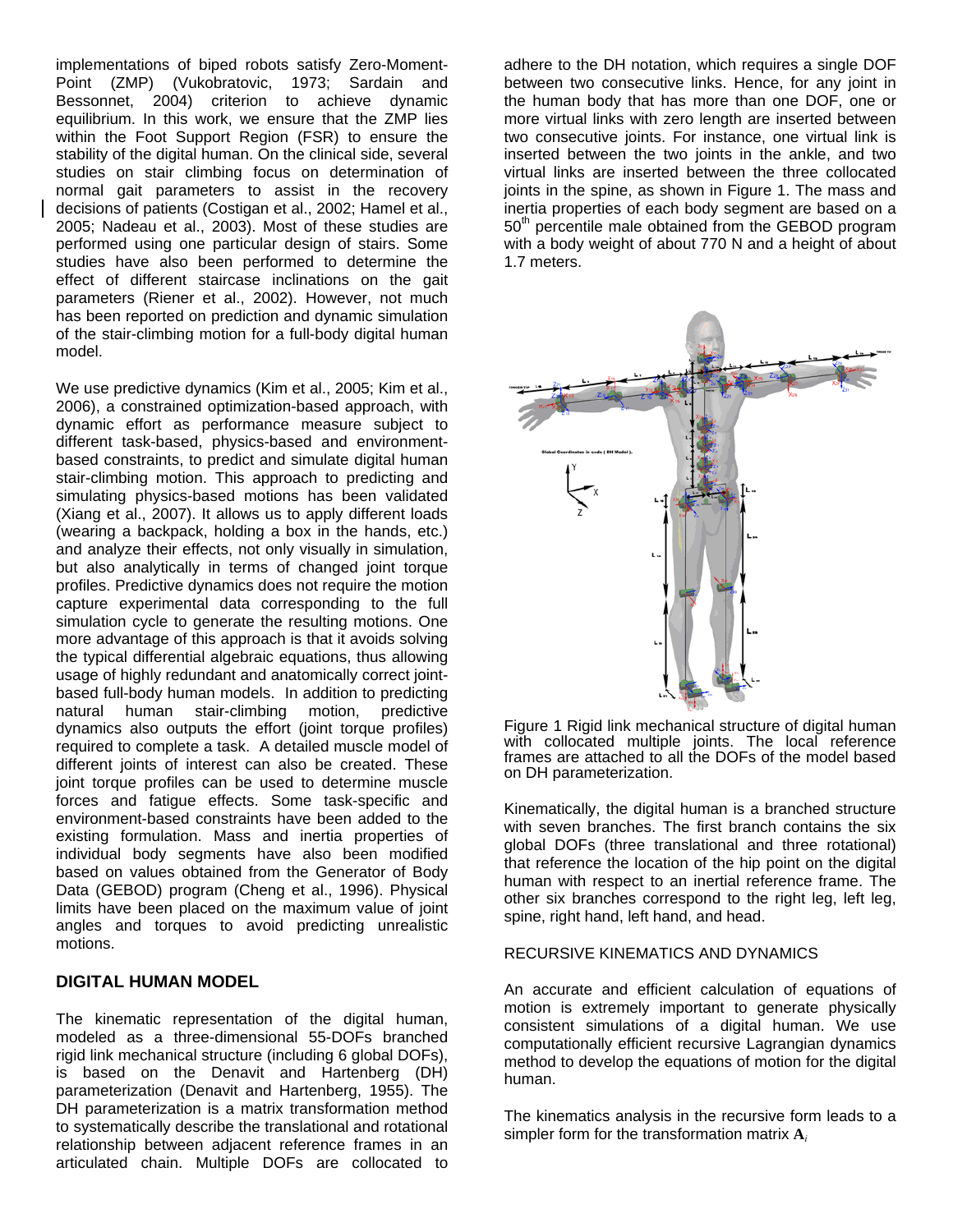$$
\mathbf{A}_{i} = \mathbf{T}_{1} \mathbf{T}_{2} \mathbf{T}_{3} \dots \mathbf{T}_{i-1} \mathbf{T}_{i} = \mathbf{A}_{i-1} \mathbf{T}_{i} \tag{1}
$$

where  $\mathbf{T}_i$  is the i<sup>th</sup> link transformation that relates the i<sup>th</sup> and i-1<sup>th</sup> local reference frames and is expressed as

$$
\mathbf{T}_{i} = \begin{bmatrix} \cos \theta_{i} & -\cos \alpha_{i} \sin \theta_{i} & \sin \alpha_{i} \sin \theta_{i} & a_{i} \cos \theta_{i} \\ \sin \theta_{i} & \cos \alpha_{i} \cos \theta_{i} & -\sin \alpha_{i} \cos \theta_{i} & a_{i} \sin \theta_{i} \\ 0 & \sin \alpha_{i} & \cos \alpha_{i} & d_{i} \\ 0 & 0 & 0 & 1 \end{bmatrix}
$$
 (2)

Any point of interest in the ith frame,  $i\mathbf{x}$ , can be expressed in the global reference frame,  $\mathbf{^0x}$ , as:

$$
{}^{0}\mathbf{x} = \mathbf{A}_{i}^{\ \ i}\mathbf{x} \tag{3}
$$

Different DH parameters like  $\theta_i$ ,  $d_i$ ,  $\alpha_i$  and  $a_i$  used in the transformation matrix **T***i* are explained in Figure 2. Time derivatives of the transformation matrix **A***i* are necessary to calculate the dynamics and can also be obtained in the recursive form as:

$$
\mathbf{B}_{i} = \dot{\mathbf{A}}_{i} = \mathbf{B}_{i-1} \mathbf{T}_{i} + \mathbf{A}_{i-1} \frac{\partial \mathbf{T}_{i}}{\partial q_{i}} \dot{q}_{i}
$$
(4)

$$
\mathbf{C}_{i} = \dot{\mathbf{B}}_{i} = \mathbf{C}_{i-1} \mathbf{T}_{i} + 2 \mathbf{B}_{i-1} \frac{\partial \mathbf{T}_{i}}{\partial q_{i}} \dot{q}_{i} + \mathbf{A}_{i-1} \frac{\partial^{2} \mathbf{T}_{i}}{\partial q_{i}^{2}} \dot{q}_{i}^{2} + \mathbf{A}_{i-1} \frac{\partial \mathbf{T}_{i}}{\partial q_{i}} \ddot{q}_{i}
$$
(5)

where  $q_i$  is the generalized coordinate for transformation  $\mathbf{T}_i$ ,  $\mathbf{A}_0 = \mathbf{I}$  and  $\mathbf{B}_0 = \mathbf{C}_0 = \mathbf{0}$ .



Figure 2 DH parameters used in modeling a kinematic representation of a digital human

The Lagrange's equation is given as

$$
\tau_i = \frac{d}{dt} \left( \frac{\partial L}{\partial \dot{q}_i} \right) - \frac{\partial L}{\partial q_i} \tag{6}
$$

where  $L = K - V$  (kinetic energy – potential energy),  $q$  is the generalized coordinate vector (joint angles), and *τi* is the joint torque vector. Given the mass and inertia properties of each body segment, and the external force  $\mathbf{f}_k^T = \begin{bmatrix} f_x & f_y & f_z & 0 \end{bmatrix}$  and moment  $\mathbf{h}_k^T = \begin{bmatrix} h_x & h_y & h_z & 0 \end{bmatrix}$ for the link  $k \ (1 \le k \le n)$  defined in the global coordinate system, the joint actuation torques  $\tau_i$  for each of the joints can be computed using recursive backward dynamics as follows:

$$
\tau_i = tr \left[ \frac{\partial \mathbf{A}_i}{\partial q_i} \mathbf{D}_i \right] - \mathbf{g}^T \frac{\partial \mathbf{A}_i}{\partial q_i} \mathbf{E}_i - \mathbf{f}_k^T \frac{\partial \mathbf{A}_i}{\partial q_i} \mathbf{F}_i - \mathbf{G}_i^T \mathbf{A}_{i-1} \mathbf{z}_0 \tag{7}
$$

where

$$
\mathbf{D}_{i} = J_{i} \mathbf{C}_{i}^{T} + \mathbf{T}_{i+1} \mathbf{D}_{i+1}
$$
 (7a)

$$
\mathbf{E}_{i} = m_{i}^{\ \ i} r_{i} + \mathbf{T}_{i+1} \mathbf{E}_{i+1} \tag{7b}
$$

$$
\mathbf{F}_{i} = {}^{k} \mathbf{r}_{f} \delta_{ik} + \mathbf{T}_{i+1} \mathbf{F}_{i+1}
$$
 (7c)

$$
\mathbf{G}_{i} = \mathbf{h}_{k} \delta_{ik} + \mathbf{G}_{i+1}
$$
 (7d)

$$
\mathbf{D}_{n+1} = \mathbf{E}_{n+1} = \mathbf{F}_{n+1} = \mathbf{0} \tag{7e}
$$

where **g** is the gravity vector, *<sup>i</sup>* **r***i* is the location of the center of mass in the  $i^{\text{th}}$  local frame,  ${}^{k}$ **r** $f$  is the location of the external force acting in the  $k^{\text{th}}$  frame, and  $\delta_{ik}$  is the Kronecker delta. The gradients of equations of motion are also required for faster implementation of gradientbased optimization methods. These gradients with respect to joint angles, joint angle velocities, and joint angle accelerations can also be analytically calculated (Xiang et al., 2007).

#### **STAIRS CLIMBING**

The problem statement for the stair-climbing task can be described as: "Given step length, step height, human anthropometry, segment inertial properties, physical joint motion and actuation limits, and desired time for single step motion, generate visually appealing and dynamically consistent stair-climbing motion that minimizes dynamic effort for all joints subject to different task-based, physics-based, and environment-based constraints."

A single step in stair climbing can be divided into two phases just as in case of walking: the single support phase and the double support phase. However, one of the important differences between normal walking and stair climbing is the point of contact after the swing (or single support) phase. When the double support phase starts, the fore foot contacts the step in the case of stair climbing as opposed to the heel in the case of walking (Riener et al., 2002).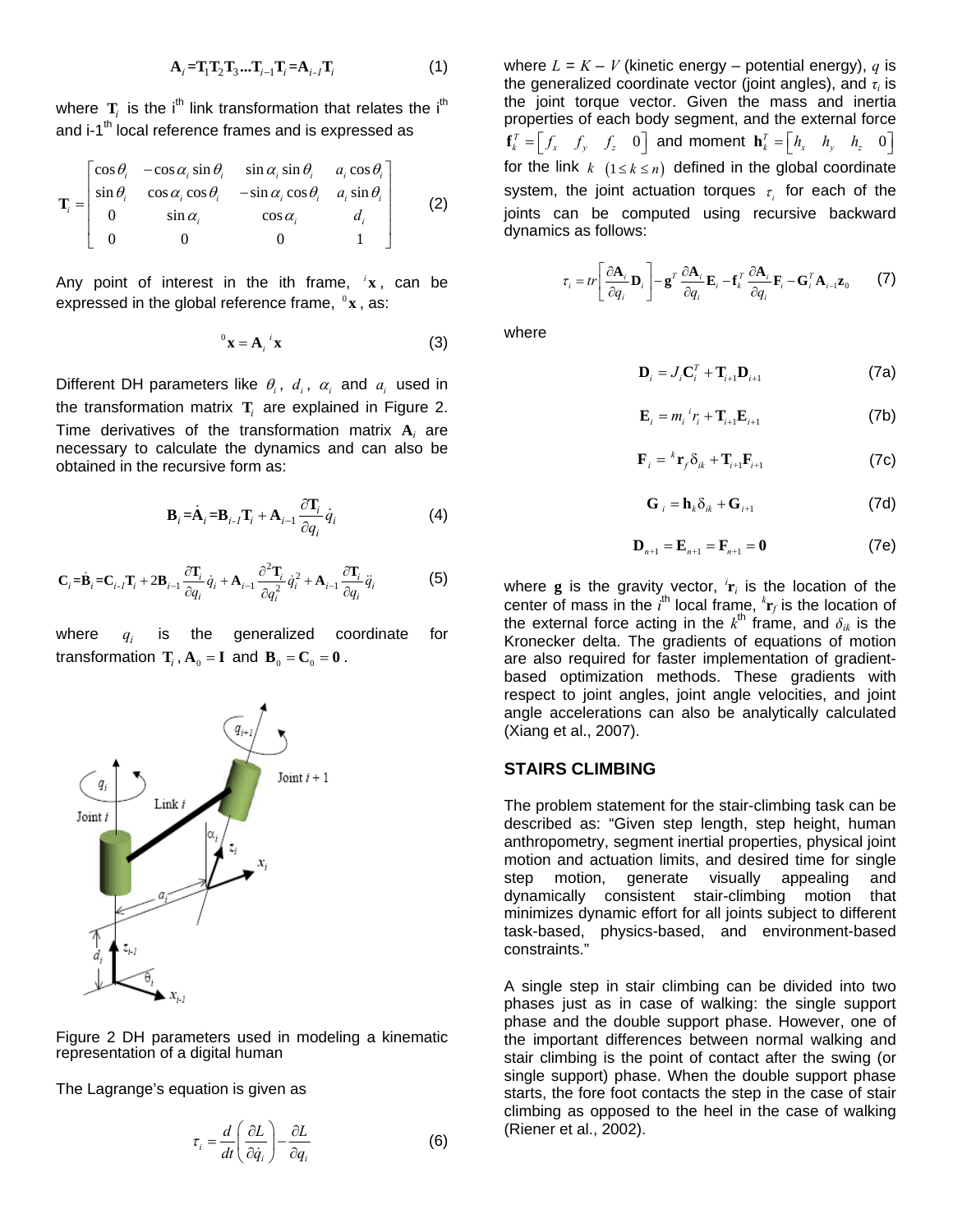The following assumptions were made for solving the stair-climbing simulation problem:

- Symmetric and cyclic motion.
- Uniform staircase configuration, i.e., the step length and step height are constants.
- No skipping/jumping of the steps.

The first step in the stair-climbing motion requires acceleration to achieve normal joint velocities from zero initial velocity while the final step requires deceleration to zero final velocities. For the results presented in this paper, we assume that the digital human is already in the stair-climbing motion, as shown in Figure 3. The digital human, thus, has some initial joint velocity and accelerations that are predicted using predictive dynamics, as are the joint angle values at the initial and final simulation time. A single step is predicted from the left foot strike to the right foot strike. The resulting joint angle profiles are then mirrored to generate the full stride motion.



Figure 3 Input parameter definitions of the uniform staircase considered for stair-climbing predictions and simulations

Six points, three on each foot corresponding to the location of the heel, ball joint, and tip of the toe, are used to specify the initial location of the feet (see Figure 4). The step length  $l<sub>s</sub>$  and the step height  $h<sub>s</sub>$  of the staircase are the other inputs required for stair-climbing simulations along with a general digital human model described earlier. Average forward (vertical) velocity is indirectly defined by the step length (step height) and the desired time to complete the task. If an external force (moment) is acting on the digital human, the location and magnitude of the force (moment) is also a necessary input to generate the simulations.

# **PREDICTIVE DYNAMICS**

Predictive dynamics is a novel approach to predicting and simulating human motions considering joint-based activation. This optimization-based approach avoids

solving typical differential algebraic equations (or ordinary differential equations) in order to create the resulting simulations for highly redundant systems. Detailed and anatomically correct full-body human models with large DOFs can thus be used to create more realistic simulation of tasks with relatively less computation. The problem statement as described above lends itself to an optimization formulation, various components (design variables, performance measure, and constraints) of which are discussed below.



Figure 4 Locations of the reference points on the feet and initial constraints on feet placement along with other task-based parameters, step height and step length

#### DESIGN VARIABLES:

Joint angle profiles,  $q_i(t)$ , are approximated as linear combinations of a cubic B-spline basis functions. The control points representing these B-splines are treated as design variables for optimization. Corresponding joint angle, velocity, and acceleration values are calculated at each iteration from these control point values.

#### PERFORMANCE MEASURE:

The goal of the optimization process is to reduce the dynamic effort at each joint. The performance measure (or objective function) is, therefore, to minimize the sum of the torques squared for all joints over the simulation time.

$$
\min f(\mathbf{q}) = \int_{t=0}^{T} \sum_{i=1}^{n} \tau_i^2(\mathbf{q}) dt
$$

where *n* is the total number of joints of the human model,  $\tau_i$  is the actuator torque of i<sup>th</sup> joint, and *T* is the total simulation time. Joint actuation torques are calculated using the recursive Euler-Lagrangian formulation as a function of joint angles, velocities, and accelerations

# **CONSTRAINTS**

Several physics-based, task-based and environmentbased constraints have been employed to predict the motions for stair-climbing. The physics-based constraints, common with simulating other tasks and discussed in detail in previous work (Xiang et al., 2007) are listed below: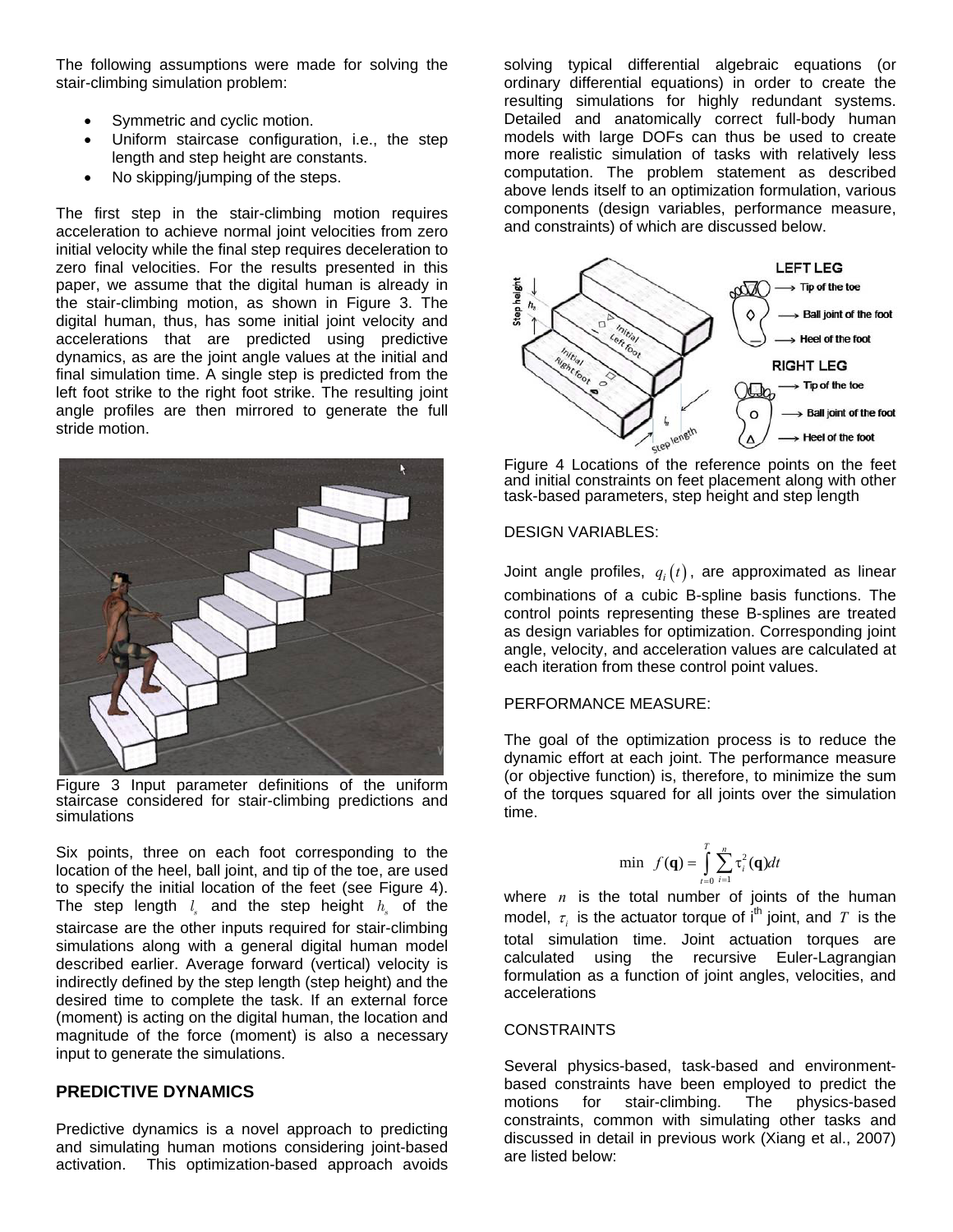- *Joint angle limits* to restrict the physical range of motion for each joint
- *ZMP stability* to ensure that the ZMP (defined as a point on the ground where the tipping moment acting on the digital human, due to gravity and inertia forces, equals zero) lies in the Foot Supporting Region (FSR) of the digital human.
- *Soft impact* to minimize the loss of energy
- *Arm-leg coupling* to produce visually appealing movement of arms.



Figure 5 Sphere-based self-avoidance strategy to prevent different segments of the digital human from penetrating other segments

Some redundant constraints employed in previous walking implementation, like pelvic velocity and knee flexion at mid-swing, have been removed from the formulation of stair-climbing. An average pelvic velocity is indirectly achieved since the time required to finish a step is an input to simulation. Below is the detailed description of other physics-based constraints added to the formulation to predict more realistic and physically consistent motions.

*Torque limits* – The torque profiles for each joint from the predicted motion can be compared against the limiting values of the corresponding joint as a post-processing step. However, by enforcing the torque limit constraint, new methods of performing a task can be "designed" without violating physical joint torque limits. Torque limits, in general, are a function of the joint angle position and joint angle velocity. With increasing velocity, the torque-producing capability of a joint reduces. However, in the current implementation, torque limits are assumed to be constant.

$$
\tau_i^L \leq \tau_i \leq \tau_i^U \quad \forall 0 \leq i \leq n \tag{8}
$$

where  $\tau_i^L$  and  $\tau_i^L$  are the lower and upper limits on the torque that can be produced by the  $i<sup>th</sup>$  joint.

*Continuity/symmetry condition* – A cyclic motion assumption allows repeating the one stride (left and right step) motion multiple times, in order to generate a continuous stair-climbing motion. Current simulation also assumes that the motions of the left and right step are symmetric. Hence, to avoid any discontinuities of the

joint angle profile in continuous motion, the initial and final postures of a step being simulated should satisfy the symmetry condition.

$$
q_{i\_left}(0) = q_{i\_right}(T)
$$
  
\n
$$
q_{jx}(0) = q_{jx}(T)
$$
  
\n
$$
q_{jy}(0) = -q_{jy}(T)
$$
  
\n
$$
q_{jz}(0) = -q_{jz}(T)
$$
\n(9)

where  $q_{i_{\text{left}}$  and  $q_{i_{\text{right}}}$  are the corresponding DOFs on the left branch and right branch of the legs and arms, subscripts *x* , *y* , and *z* correspond to the global axis, and  $q_j$  represents the DOFs for the global, spine, and head branches except the global DOFs corresponding to forward and vertical linear motion. A symmetry constraint was also implemented at velocity level to avoid any jerky motion.

$$
\dot{q}_{i\_left}(0) = \dot{q}_{i\_right}(T) \n\dot{q}_{jx}(0) = \dot{q}_{jx}(T) \n\dot{q}_{jy}(0) = -\dot{q}_{jy}(T) \n\dot{q}_{jz}(0) = -\dot{q}_{jz}(T)
$$
\n(10)

*Self avoidance* – Since the different segments of the digital human are free to move with respect to each other, some segments like the hand and foot tend to penetrate other segments of the body. Imaginary spheres (proportional to the size of the segment) are placed on each individual segment like the hands, feet, hips, etc., as shown in Figure 5. The self-avoidance constraint is then implemented as:

$$
(s_{xi} - s_{xi})^{2} + (s_{yi} - s_{yi})^{2} + (s_{zi} - s_{zi})^{2} \ge (r_{i} + r_{j})^{2}
$$
 (11)

where  $(s_{x_i}, s_{y_i}, s_{z_i})$  are the global coordinates of the i<sup>th</sup> sphere with radius  $r_i$ .



Figure 6 Obstacle avoidance using cylinders to avoid foot penetrating the step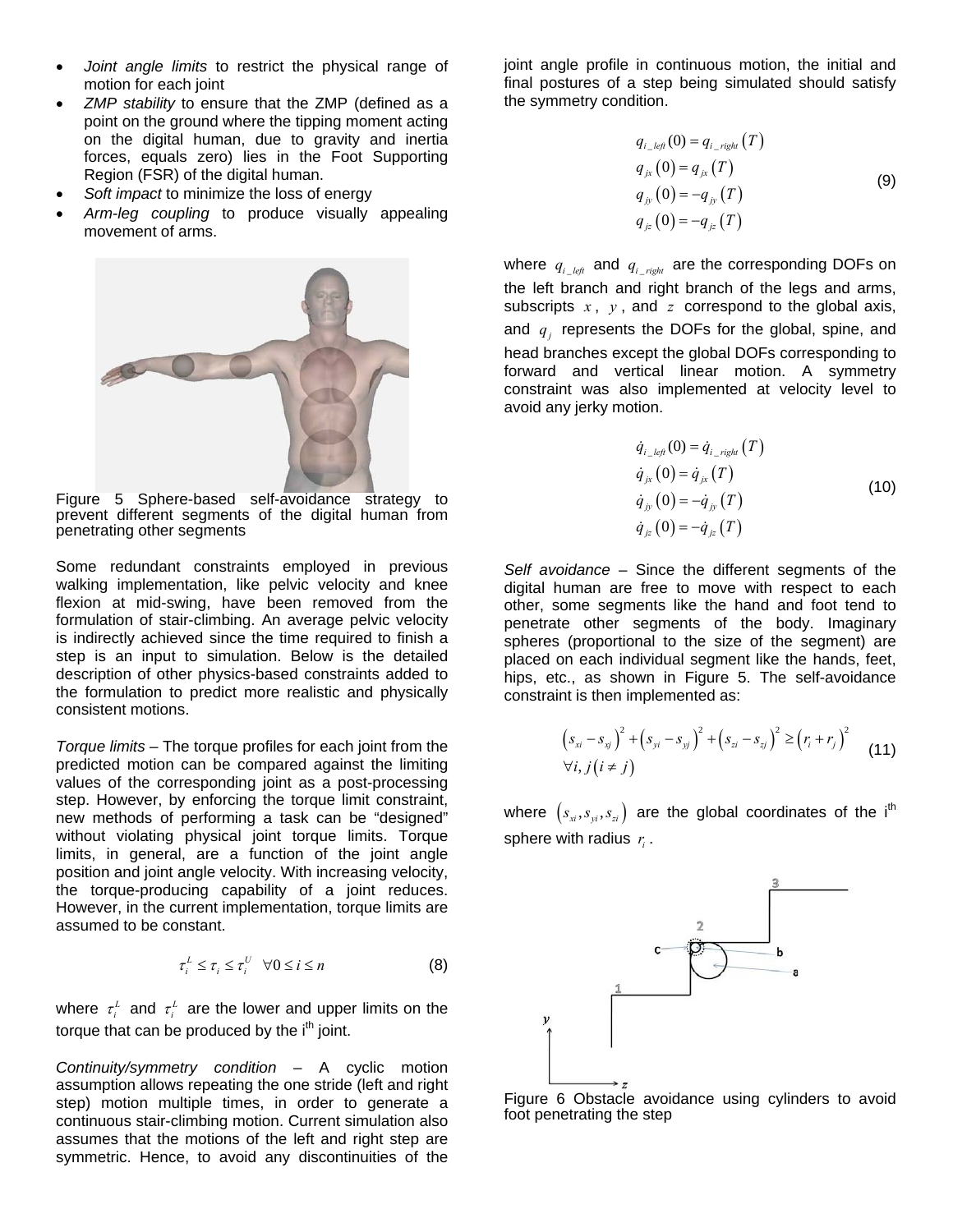*Ground penetration* – Activities like walking, running, and stair-climbing are characterized by unilateral contact of human feet with the ground. However, the contact occurs in the case of walking and running on a level plane. In the case of stair-climbing, the two feet contact the staircase at different levels. Hence, the ground penetration constraint is modified accordingly.

*Obstacle (stairs) avoidance* – This constraint has been implemented to avoid the foot from penetrating the stairs during the swing phase. The most general method used for obstacle avoidance is filling the objects with spheres and then implementing a constraint similar to a selfavoidance constraint. However, the number of spheres required to fill the staircase will be large, which would increase the number of constraints, thus slowing down the optimization process. Since the stairs are uniform, two cylinders as shown in Figure 6 were used to avoid the stairs.



Figure 7 Sequential snapshots of the digital human climbing stairs

During the swing phase of a foot as it goes from step 1 to step 3, while the other foot is supported on step 2, cylinder a and cylinder c can be used for obstacle avoidance. The size of cylinder c can be used to guarantee toe-clearance which varies with stair inclination (Riener et al., 2002).

$$
(c_{yi} - p_{yj})^2 + (c_{zi} - p_{zj})^2 \ge r_i^2 \quad \forall i, j
$$
 (12)

where  $(c_x, c_y, c_z)$  are the global coordinates of the center of the cylinder,  $i \in a, c$  in Figure 6, and  $(p_x, p_y, p_z)$  are the global coordinates of the reference point *j* on the foot in swing phase (refer to Figure 4).

*Foot strike position* – These are the terminal constraints on the position of the feet. Since the initial position of the feet and step length are known, the foot strike position is known for each foot during the contact phase. The distance between the foot strike position on the staircase

and the contacting points on the foot should be zero at contact.

$$
(p_{xj}(0) - p_{xj}(T))^{2} + (p_{zj}(0) + l_{s} - p_{zj}(T))^{2} = 0
$$
\n(13)

where *T* is the total simulation time for one step.

### **NUMERICAL IMPLEMENTATION**

The optimization problem is solved using a large-scale sequential quadratic programming (SQP) solver within SNOPT (Gill et al., 2002) software. The parameters like various link lengths, mass and inertia properties, joint angle limits, joint torque limits, step length, step height, and desired time to finish a step-climbing motion are read from a text file, thus allowing user the flexibility to modify them easily.

Accurate sensitivity is a key factor for efficiently achieving an optimal solution. Although the finite difference approach can be used to approximate gradients, the computational expense becomes more serious as the number of variables increases. In addition, accuracy of the derivatives can affect convergence of the optimization process, thus leading to further computational expense. Hence, for all the constraints and objective function used in stair-climbing simulation, the gradients with respect to control points (design variables) are calculated analytically.

The mass and inertia properties of each body segment are based on a  $50<sup>th</sup>$  percentile male obtained from the GEBOD program with a body weight of about 770 N and a height of about 1.7 meters. The step length and the step height of the simulated staircase are 0.254 m (10 in) and 0.165 m (6.5 in). The desired time for climbing one step was 0.5 sec.

## **SIMULATION RESULTS**



Figure 8 Snapshot of digital human climbing stairs (a) without 45 lb backpack and (b) with backpack

Many case scenarios were simulated using the formulation discussed above for different values of step length and step height. However, the staircase to be used for validating the results had steps 10 in long and 6.5 in high. Figure 7 shows sequential snapshots of the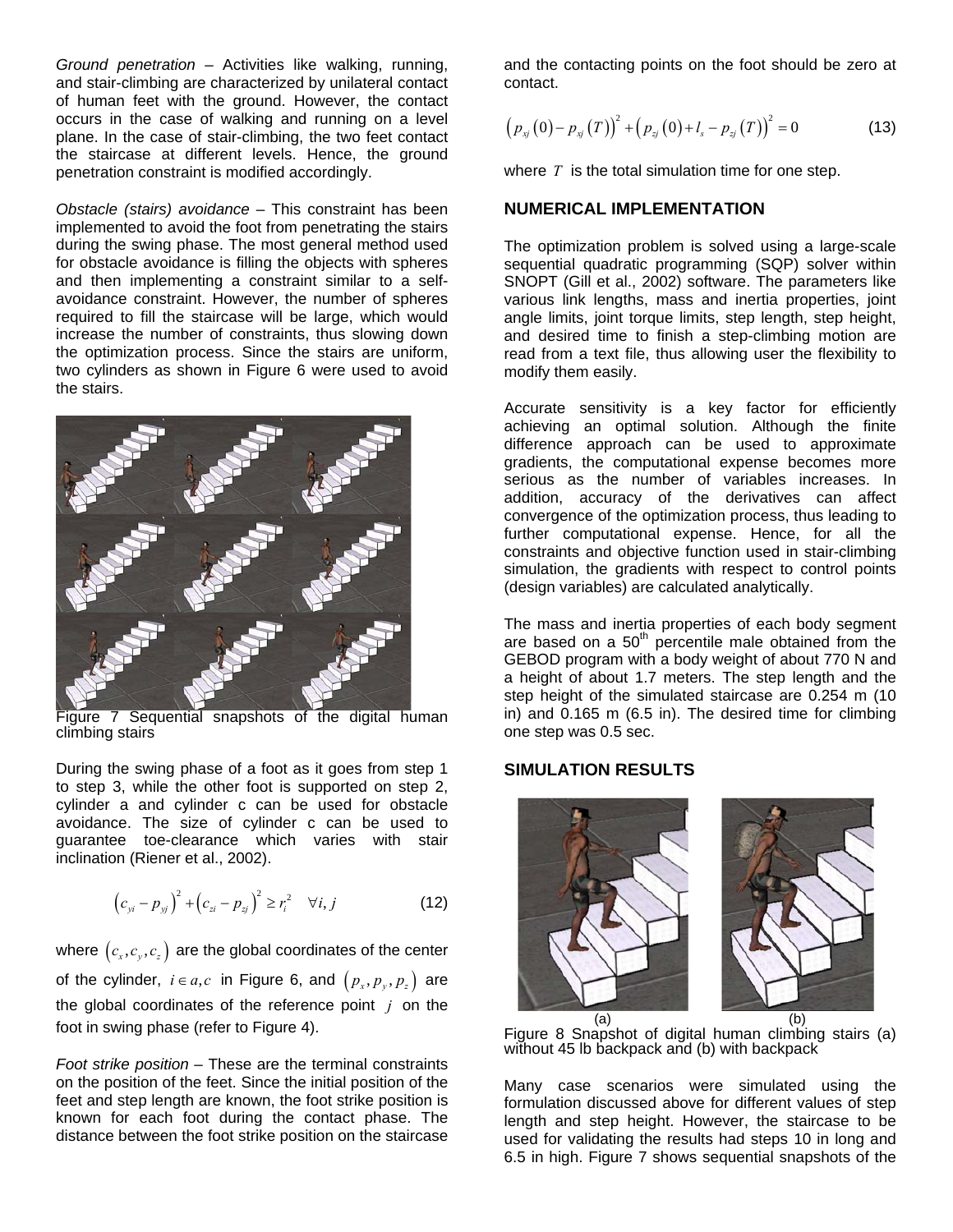digital human climbing stairs. The motion appears visually realistic.

Several simulation case studies were also performed with different backpack weights carried by the digital human while climbing the staircase. Predictive dynamics not only feeds back the effect of increased weight analytically by outputting increased actuation torque requirements, but also visually as shown in Figure 8

Initial simulations did not use stairs avoidance as a constraint. However, while visualizing results, it was evident that the foot in the swing phase would penetrate the step on which the other foot is supported. In order to avoid this penetration, a stairs-avoidance constraint was implemented.



Figure 9 Comparison of the joint angle profiles for (a) hip and (b) ankle DOFs with and without implementation of the stairs-avoidance constraint

Figure 9 shows the plots of the simulation results for hip and knee angle profiles with and without the implementation of the stairs-avoidance constraint. The plots correspond to one stride data starting with the foot strike and ending at the successive foot strike. All of the data was normalized to percent of stride. Since we use a symmetry constraint, the corresponding plots from foot strike to successive foot strike for the left as well as the right foot will be similar. While the difference between the two profiles of the hip angle is small, a major difference is seen in the profiles for the knee angle. The

knee angle profile for the case when the stairsavoidance constraint is implemented matches the earlier studies.

# **CONCLUSION**

Predictive dynamics, an optimization-based approach to solving large nonlinear dynamics problems, was used to predict visually appealing and physically consistent stairclimbing motion. Minimization of the dynamic effort was considered as the objective function subject to various physics-based, task-based, and environment-based constraints. The resulting simulations are presented and look visually appealing. An analytical comparison of the results with and without the inclusion of stairs-avoidance constraints is also shown. The analytical results seem to match the results published in the literature. An in-house validation effort to validate the stair-climbing motion is ongoing. Efforts to incorporate joint torque limit surface (which depends on the joint angle position and velocity) are also in progress (Laake and Frey Law, 2007). Simulation of stair-climbing is thus a work in progress, and further improvements will be made to current stairclimbing simulations based on feedback from motion capture experiments.

# **ACKNOWLEDGMENTS**

This research is funded by Natick's Biomechanical Simulator System (BAS) (Contract Number: W911WY-06-C-0034). The findings contained in this paper are not to be construed as an official Department of the Army position unless so designated by other authorized documents.

# **REFERENCES**

- 1. Anderson, F. C., and Pandy, M. G. (2001). Dynamic optimization of human walking. *Journal of Biomechanical Engineering, 123*(5), 381-390.
- 2. Xiang, Y., Chung, H., Mathai, A., Rahmatalla, S. F., Kim, J. H., Marler, T., Beck, S., Yang, J., Abdel-Malek, K., Arora, J., and Obusek, J. (2007). Optimization-based dynamic human walking prediction. *Digital Human Modeling Conference,*  Seattle, WA, USA.
- 3. Cheng, H., Obergefell, L. A., and Rizer, A. (1996). The development of the GEBOD program. *Biomedical Engineering Conference*, Dayton, OH, USA *1* 251-254.
- 4. Costigan, P. A., Deluzio, K. J., and Wyss, U. P. (2002). Knee and hip kinetics during normal stair climbing. *Gait and Posture, 16*(1), 31-37.
- 5. Delp, S. L., Anderson, F. C., Arnold, A. S., Loan, P., Habib, A., John, C. T., Guendelman, E., and Thelen, D. G. (2007). OpenSim: Open-source software to create and analyze dynamic simulations of movement. *IEEE Transactions on Biomedical Engineering, 54*(11), 1940-1950.
- 6. Denavit, J., and Hartenberg, R. S. (1955). A kinematic notation for lower-pair mechanisms based